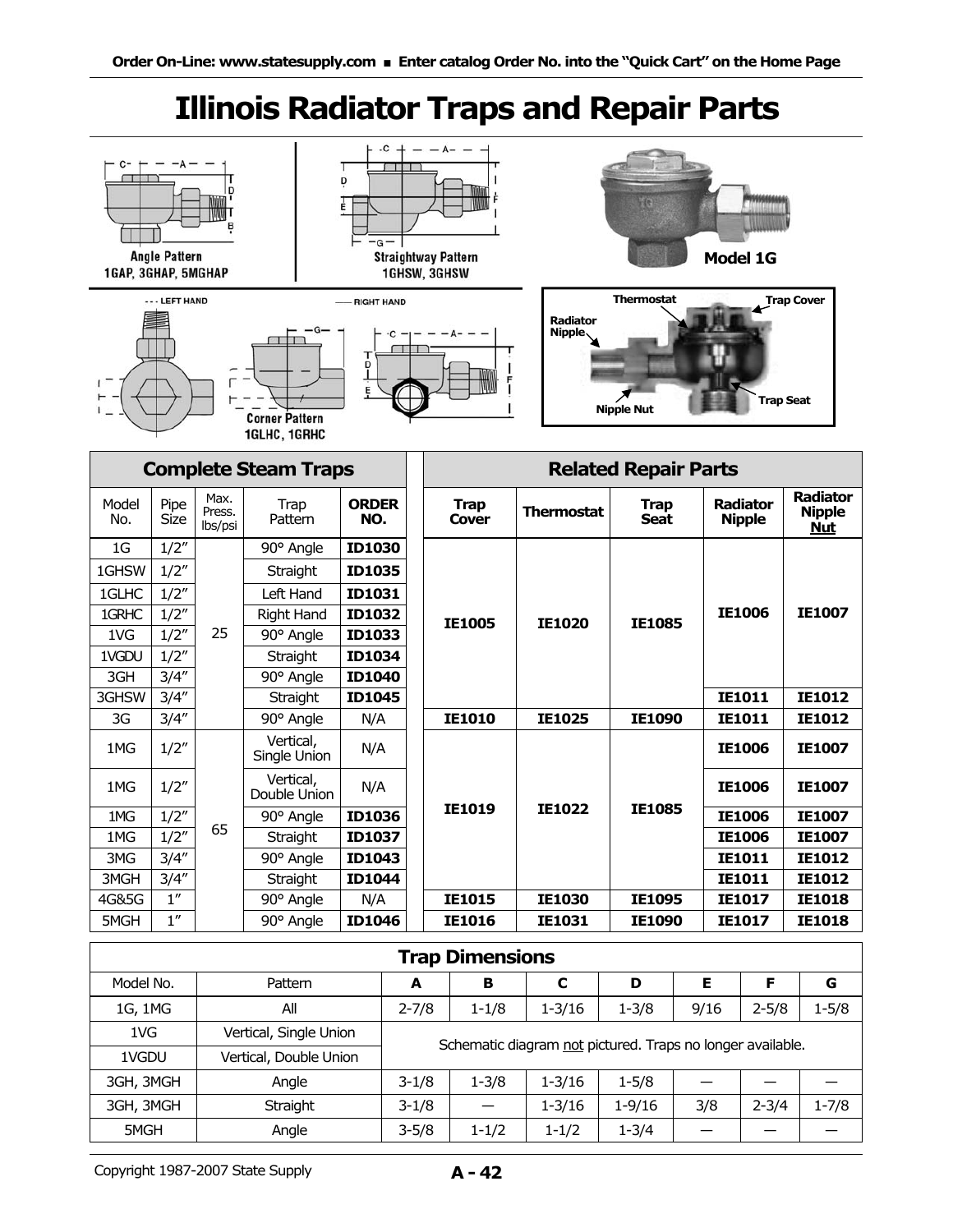# **Illinois Series "G" Float & Thermostatic Traps**



#### **Illinois series G:**

The Illinois Style "G" F&T traps utilize a standard upright brass "bucket," as the floating mechanism, as shown in the picture to the left. This style of Float & Thermostatic trap is somewhat unusual, but don't let that fool you. They are very robust and have a reputation for lasting a good long time.

#### **For reference purposes:**

The "H" model float and thermostatic traps, along with their repair parts, are no longer made. These obsolete traps employed the more common round stainless steel ball as the floating mechanism and handled higher capacities of water than the Series "G" traps.

### **REBUILD KITS include all the parts shown below except the body castings.**

*Parts no. 1, 2, 2A and 4A can be purchased separately* 

| <b>Complete Steam Traps</b> |                     |                           |                     |                          |                    | <b>Related Repair Parts</b> |               |                       |                                                                           |        |
|-----------------------------|---------------------|---------------------------|---------------------|--------------------------|--------------------|-----------------------------|---------------|-----------------------|---------------------------------------------------------------------------|--------|
| Model<br>No.                | Pipe<br><b>Size</b> | Maxi<br>Press.<br>lbs/psi | <b>ORDER</b><br>NO. | 2.<br>Air<br><b>Vent</b> | 2A.<br><b>Seat</b> | 4A.<br>Gasket               | 1.<br>Cover   | <b>Rebuild</b><br>Kit | $\overline{2}$<br>$\check{\mathbf{Q}}$<br>$\mathbf{e}^{-}$<br>$\simeq$ 2A |        |
| $6G-15$                     | 3/4''               |                           | <b>ID1005</b>       |                          |                    | <b>IE1035</b>               |               | <b>IE1055</b>         |                                                                           |        |
| $7G-15$                     | $1^{\prime\prime}$  |                           | <b>ID1010</b>       |                          |                    | IE1040                      |               | IE1060                | Des                                                                       |        |
| 8G-15                       | 11/4"               | 15                        | <b>ID1015</b>       |                          |                    | <b>IE1040</b>               |               | <b>IE1065</b>         |                                                                           |        |
| 91G-15                      | 11/2"               |                           | <b>ID1020</b>       | <b>IE1020</b>            |                    | <b>IE1045</b>               |               | <b>IE1070</b>         | 4Α                                                                        |        |
| 101G-15                     | 2 <sup>n</sup>      |                           |                     | <b>ID1025</b>            |                    |                             | <b>IE1050</b> |                       | IE1075                                                                    | 0<br>€ |
| 111MG-15                    | 2 <sup>''</sup>     |                           | <b>ID1028</b>       |                          |                    | <b>IE1051</b>               |               | <b>IE1080</b>         | 0                                                                         |        |
| 7MG-30                      | $1^{\prime\prime}$  |                           | ID1011              |                          |                    | <b>IE1040</b>               |               |                       |                                                                           |        |
| 8MG-30                      | 11/4"               |                           | <b>ID1016</b>       |                          | <b>IE1085</b>      | <b>IE1040</b>               |               |                       |                                                                           |        |
| 91MG-30                     | 11/2"               | 30                        | ID1021              |                          |                    |                             | <b>IE1045</b> | <b>IE1005</b>         |                                                                           |        |
| 101MG-30                    | 2 <sup>''</sup>     |                           | <b>ID1026</b>       |                          |                    | <b>IE1050</b>               |               | Factory               |                                                                           |        |
| 111MG-30                    | 2 <sup>''</sup>     |                           | ID1029              |                          |                    | <b>IE1051</b>               |               | Order                 | $\mathbb{R}$<br>అ                                                         |        |
| 6MG-50                      | 3/4''               |                           | <b>ID1006</b>       | <b>IE1022</b>            |                    | <b>IE1035</b>               |               |                       |                                                                           |        |
| 7MG-50                      | 1 <sup>''</sup>     | 50                        |                     | ID1012                   |                    |                             | <b>IE1040</b> |                       |                                                                           |        |
| 8MG-50                      | 11/4"               |                           | <b>ID1017</b>       |                          |                    | <b>IE1040</b>               |               | CALL!                 | $\frac{1}{2}$<br>۳                                                        |        |
| 91MG-50                     | 11/2"               |                           |                     | ID1022                   |                    |                             | IE1045        |                       |                                                                           |        |
| 101MG-50                    | 2 <sup>''</sup>     |                           | ID1027              |                          |                    | <b>IE1050</b>               |               |                       | g                                                                         |        |
| 111MG-50                    | 2 <sup>''</sup>     |                           | <b>ID1029A</b>      |                          |                    | IE1051                      |               |                       | Щ                                                                         |        |



| <b>Trap Dimensions</b> |                    |            |            |           |            |      |            |  |  |  |  |  |
|------------------------|--------------------|------------|------------|-----------|------------|------|------------|--|--|--|--|--|
| Model<br>No.           | Pipe<br>Size       | A          | в          | C         | D          | Е    | F          |  |  |  |  |  |
| 6                      | 3/4''              | $4 - 1/2$  | $6 - 1/2$  | $4 - 1/2$ | $4 - 5/16$ | 5/16 | $1 - 7/8$  |  |  |  |  |  |
| 7                      | 1 <sup>''</sup>    | $5 - 1/2$  | $7 - 7/8$  | 51/2      | $5 - 5/8$  | 3/16 | $2 - 1/16$ |  |  |  |  |  |
| 8                      | 11/4"              | $5 - 1/2$  | 8          | 6         | $5 - 1/2$  | 1/2  | 2          |  |  |  |  |  |
| 91                     | 11/2"              | $7 - 5/8$  | $11 - 3/4$ | 8 9/16    | $9 - 1/16$ | 1/2  | $2 - 3/16$ |  |  |  |  |  |
| 101                    | 2 <sup>n</sup>     | $9 - 5/16$ | $13 - 3/4$ | 10 3/8    | 11         | 1/2  | $2 - 3/8$  |  |  |  |  |  |
| 111                    | $2^{\prime\prime}$ | $10 - 3/8$ | $15 - 1/4$ | 11 5/8    | $11 - 7/8$ | 5/8  | $2 - 3/4$  |  |  |  |  |  |